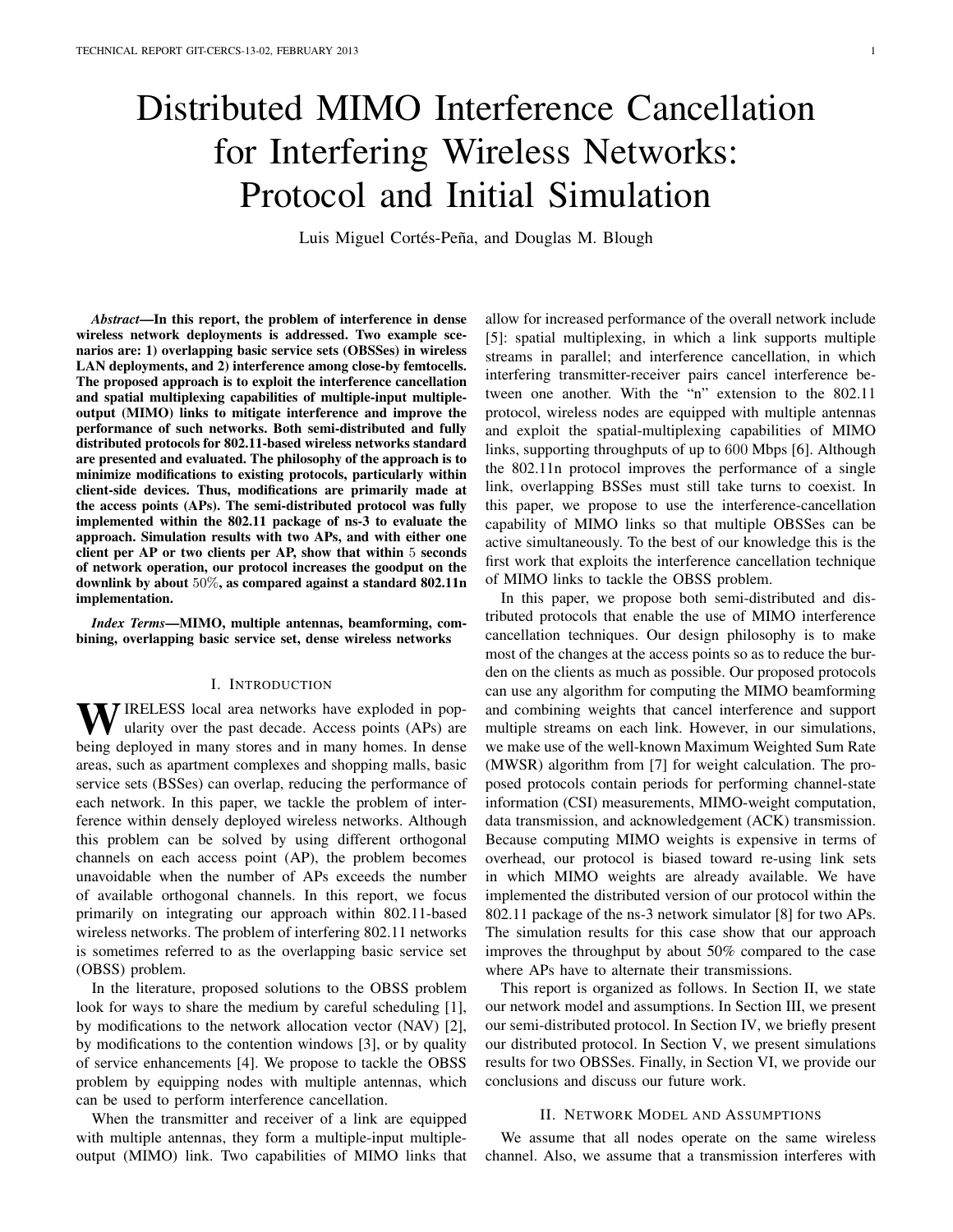all unintended receivers, but the amount of interference is dependent on the MIMO channel and the distance between the transmitter and the unintended receivers. We say that two nodes are within communication range of each other if one of the nodes, taking the role of a transmitter, can send a single stream of data at the lowest data rate with no beamforming and the other node can, with high probability, receive and decode this data in the absence of interference. Additionally, we assume that a unicast packet is retransmitted by the MAC layer until it is successful (indicated by the transmitter receiving an acknowledgement from the receiver), and that all unicast packets will eventually succeed when the transmitter and receiver are within communication range.

We assume that a wireless node can act as either a transmitter or a receiver, but not both, at any given time. In this report, we target scenarios where the number of OBSSes is fairly small, say between two and five. Investigating scalability to larger numbers of OBSSes is future work. Additionally, we assume that the only method in which APs can communicate with each other is through the wireless medium and that APs can communicate with each other either directly or through other APs, but not through other clients. We assume that the set of APs is fixed throughout execution of our protocol; however, we can easily handle the cases where APs join and leave the protocol by re-initializing the protocol states.

We assume that the only method for measuring the CSI from a given node is by receiving a packet containing training symbols, called a *sounding packet*, from that node. Therefore, the only interference that can be considered for interference cancellation at a node is that in which the interferer is within communication range. We assume that the channels are symmetric so that CSI measured at a node can be used as an estimate for the reverse channel; however, the case of asymmetric channels can be handled by executing an extra synchronization step that allows for the channel to be treated as symmetric [9]. With the channels being symmetric, a given node that receives a sounding packet can estimate the channel to the node that transmitted the sounding packet, and can use this information for both the case where the given node takes the role of a transmitter and the case where it takes the role of a receiver.

We also assume that channels do not change rapidly, so that MIMO weights that are calculated at one time can be reused for some period of time before they must be recalculated. In our scenarios, the APs are in fixed locations and cover environments like an office, a home, or a coffee house, where users are mobile but often stay in one location for a moderate amount of time in between movements. In these environments, channels are much less dynamic than, for example, in the outdoor cellular environment. Thus, our assumption should hold within these environments. Detecting when channel states have changed sufficiently to necessitate a new round of measurements is beyond the scope of the report. Herein, we simply assume that this is done periodically and that measurements remain valid in between these measurement times.

In this document, we denote  $A$  with boldface uppercase letters as an AP labeled "A" and we denote  $a_k$  with boldface lowercase letters as the  $k^{th}$  client associated to A. Figure



Fig. 1. A five AP example highlighting the AP topology (solid lines) and an example link set (dashed lines) with the interference that can be cancelled (dotted lines).

1 depicts an example topology of five OBSSes, where the solid lines between two APs represent that these APs are within communication range, and the dashed lines represent an example link set. Given this example link set, we have assumed that all links in the link set operate on the downlink (from AP to client) or on the uplink (from client to AP) so that the dotted lines in Figure 1 represent an example set of the interferences that can be cancelled (from an interferer that is within communication range).

## III. THE PROPOSED SEMI-DISTRIBUTED PROTOCOL

In this section, we describe our proposed semi-distributed protocol. The protocol has the following five phases: AP-discovery phase; CSI-measuring and MIMO-weightcomputation phase; link-set-advertisement and synchronization phase; data-transmission phase; and acknowledgement phase. The only phase that is not fully distributed is the CSImeasuring and MIMO-weight-computation phase, where CSI is sent to a designated node to carry out weight computation. This is done, because of the costly nature of weight computation and the large number of messages that would have to be exchanged to perform it in a distributed fashion. Because of our policy of favoring known link sets with previously computed MIMO weights, this phase is not executed in steady state operation unless new clients join the network. Hence, the protocol operates in a fully distributed fashion most of the time. Next, we provide a high-level overview of the semidistributed protocol before we describe the details of each phase in Subsection III-B to Subsection III-F.

## *A. High-Level Overview of Protocol*

To take advantage of the interference-cancellation and spatial-multiplexing capabilities of MIMO links, participating nodes must set their MIMO weights appropriately. These MIMO weights are dependent on the CSI between every pair of interfering nodes that are active. Because CSI is different between every pair of nodes, different link selections produce different MIMO weights. To prevent the overhead of having to measure CSI and compute the MIMO weights for every link set, our proposed protocol reuses, whenever possible, link sets for which MIMO weights have been previously computed.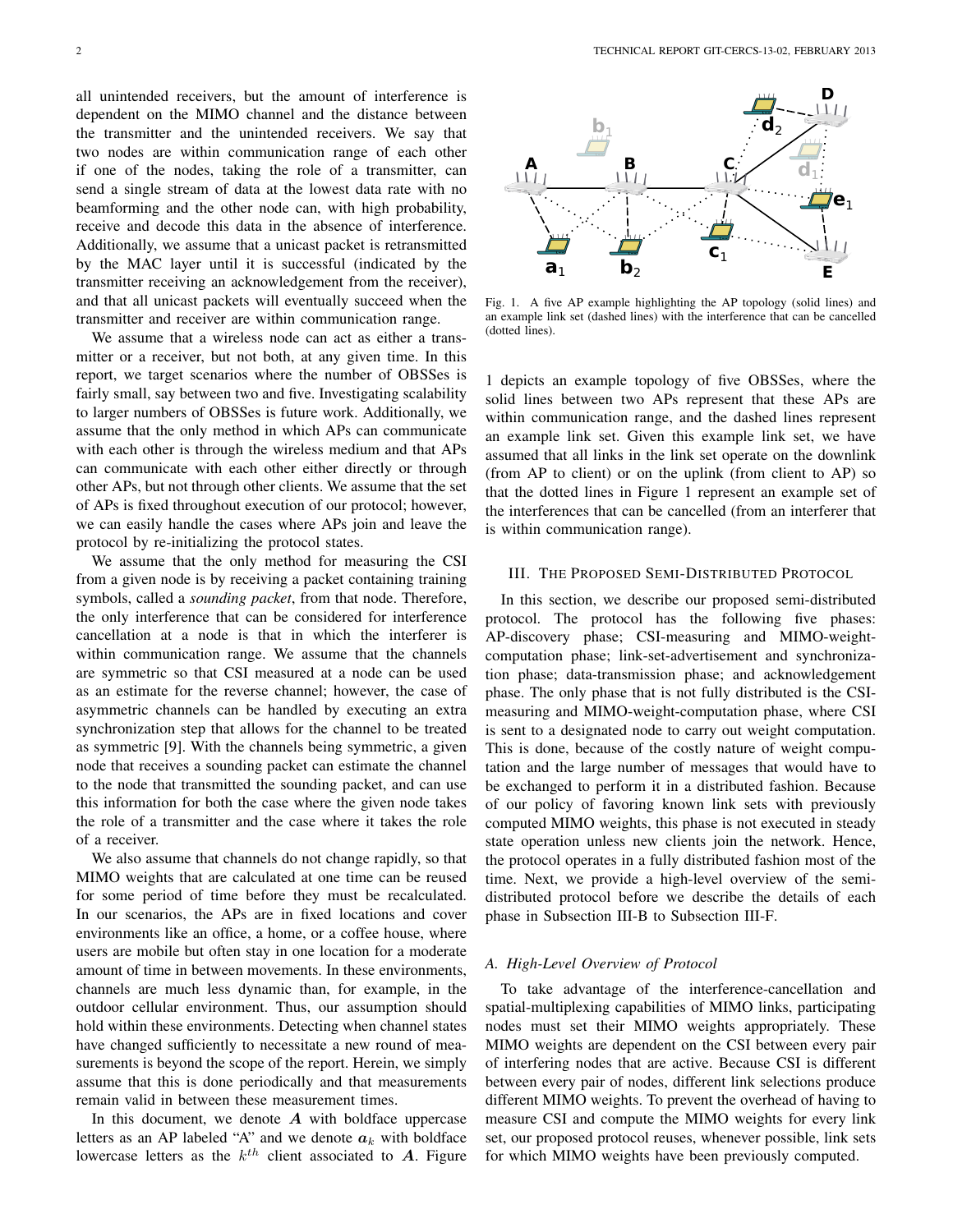

Fig. 2. High level flowchart of proposed protocol. Phases are shown with solid borders.

A high-level flowchart of the various phases in our proposed protocol is illustrated in Figure 2. In our protocol, the first phase is the AP-discovery phase and is executed only once. During this phase, APs construct a tree structure for collecting CSI and distributing MIMO weights, and agree on an AP round-robin order. After the AP-discovery phase ends, the APs begin taking turns, in choosing link sets for all APs, according to the round-robin order. Let us define the *initiator AP* as the AP whose turn it is to choose the link set in a given round. At the beginning of the initiator's turn, the initiator has two choices for link sets: it can suggest a link set for which MIMO weights have previously been computed, or it can suggest the creation of a new link set for which MIMO weights have not been computed. If the initiator AP chooses an existing link set, the initiator AP skips to the link-set-advertisement and synchronization phase.

If, however, a desired link is not within an existing link set, the initiator AP transitions to the CSI-measuring and MIMOweight-computation phase. During this phase, the initiator AP begins by advertising to other APs that a new link selection is about to take place. Then, each AP chooses its desired client, measures CSI from every participating client possible (those clients that are within the communication range), and forwards this information to its parent in the tree structure until the CSI reaches the root node. Then, the root node computes the MIMO weights and distributes them to its child nodes. The MIMO weights are propagated down the tree until they reach the corresponding APs and clients. Once nodes know their MIMO weights for the current link set, nodes transition to the link-set-advertisement and synchronization phase.

At the beginning of the link-set-advertisement and synchronization phase, the initiator AP sends a synchronization beacon for synchronizing the data transmissions. In the case that the initiator AP chose an existing link set, the beacon also contains the chosen link set. Once nodes are synchronized, the datatransmission phase begins. During this phase the transmitting nodes transmit several packets within a fixed duration. After this duration, the receivers simultaneously acknowledge their received packets through a BlockAck. Once the acknowledgement phase is finished, the next AP in the round-robin order suggests the link set to use in the new round.

During the steady state (see Figure 2), APs have MIMO weights available for their desired clients, and so each AP simply reuses existing link sets. In this case, the only sources of overhead are announcing the link set and synchronizing the data transmission.

Our semi-distributed protocol requires very few changes to the clients. Namely, our protocol requires that the clients be able to perform the following:

- apply a given set of MIMO weights during the data-transmission phase and the acknowledgementtransmission phase;
- store the MIMO weights received for future use; and
- compute MIMO weights for the reverse channel (which are easily derived from the forward channel, explained in Section III-F) when receiving or transmitting the acknowledgment packets.

As we will explain in Section IV, the list of requirements on clients increases for the distributed protocol. Next, we discuss the details of each phase of our semi-distributed protocol.

# *B. AP Discovery*

Initially, and only during the first round of our proposed protocol, the APs go through the AP-discovery phase. During this phase, APs accomplish the following three things:

- Choose a worker AP APs choose a *worker AP*, which is the AP that receives all CSI measured by the APs and compute the MIMO weights for all nodes participating in the link set. The worker AP can be chosen deterministically. For example, APs can choose the AP with the smallest MAC address.
- Form a tree structure APs form a tree structure, with the worker AP at the root of the tree. This structure facilitates the collection and distribution of the CSI and MIMO weights during the CSI-measurement and MIMO-weightdistribution phase.
- Create a round-robin order The worker AP creates an order used by the APs to take turns becoming the initiator AP.

Selecting the worker AP is equivalent to selecting a leader during a leader election protocol. However, leader election protocols for wireless systems typically have very high overhead, assume that nodes have knowledge of neighboring nodes, and/or assume that messages are received reliably [10–14]. Although any leader election protocol can be used in our protocol, we describe a simple strategy in which reliability is achieved by a combination of transmitting unicast packets that require acknowledgements and by overhearing packets.

Our strategy for choosing the worker AP is to have each AP maintain a list of AP-MAC addresses and have them share their lists with neighboring APs. In Figure 3, we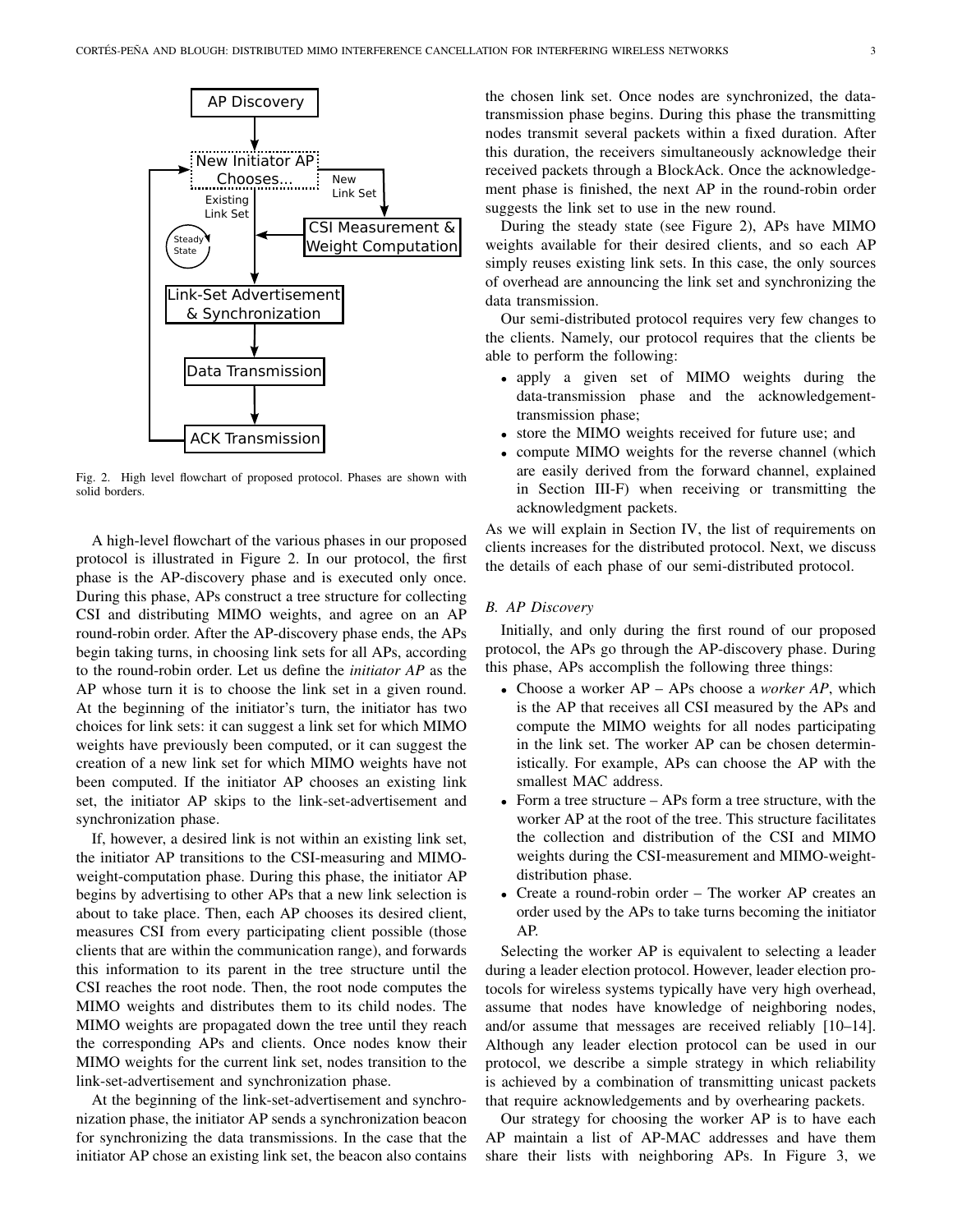|     | 1: if (Received AP-MAC list packet) then                 |
|-----|----------------------------------------------------------|
| 2:  | Merge received MAC list with local list                  |
| 3:  | Store merged MAC list as new local list                  |
| 4:  | if (Merged list different from received list) then       |
| 5:  | Queue reply with unicast                                 |
| 6:  | Stop the no-reply timer                                  |
| 7:  | else if (Merged list different from old local list) then |
| 8:  | Delete all broadcast packets with MAC lists              |
| 9:  | Queue new broadcast packet                               |
| 10: | Stop the no-reply timer                                  |
| 11: | end if                                                   |
| 12: | if (Packet destination is self) then                     |
| 13: | Send ACK                                                 |
| 14: | end if                                                   |
|     | $15:$ end if                                             |
|     | 16: if (Channel is idle and have MAC list packet) then   |
| 17: | if (Unicast packet is available) then                    |
| 18: | Dequeue unicast packet                                   |
| 19: | else                                                     |
| 20: | Dequeue broadcast packet                                 |
| 21: | Start the no-reply timer                                 |
| 22: | end if                                                   |
| 23: | Send packet with most updated MAC list                   |
|     | $24:$ end if                                             |
|     | 25: <b>if</b> (No-reply timer expires) <b>then</b>       |
| 26: | Choose worker AP                                         |
|     | $27:$ end if                                             |

Fig. 3. Pseudocode for handling different events when choosing the worker AP while in the AP-discovery phase.

provide pseudocode for handling the different events that occur while selecting the worker AP during the AP-discovery phase. Initially, an AP's list only contains its own MAC address. Suppose that an AP wishes to form a link with one of its clients. This AP will acquire the channel to broadcast a packet containing its MAC address list. An AP that receives a packet with a MAC list merges its local list with the one in the received packet. If the merged list produces a list that is different from its local list, but is the same as the one received (the receiving AP has no new information for the AP that transmitted the list), then the AP acquires the channel to broadcast this information. However, if the merged local list and the one received are different (the receiving AP has new information for the AP that transmitted the list), it replies back with its new list using a unicast packet but transmitted at the lowest data rate. If an AP has both a unicast and broadcast packet to send in its queue, the unicast packet has priority over the broadcast packet. Also, when queueing a broadcast packet with an AP list, old broadcast packets are removed. Neighboring APs overhearing a unicast packet update their local AP list and possibly unicast or broadcast the new list. The destination AP of a unicast packet replies with an ACK, then updates its local list, and, if necessary, acquires the channel to reply or to broadcast its new local list. Whenever an AP that is itself the AP with lowest MAC address in its local list senses that none of its neighbors have replied with a new list for a given waiting time, it broadcasts its list one final time. If no new response is generated, it declares itself as the worker AP.

The worker AP must now inform all nodes that it has elected itself. The protocol uses this opportunity to set up the tree structure for communicating the CSI, and the round-robin order, which APs use to take turns when selecting the link sets. The worker AP is the root node in this tree structure. To set up the tree structure and round-robin order, the worker AP initializes a count to zero, and gives an order to each AP in the list, assigning itself as the first in the order. The count is used by each of the APs to choose the AP that becomes its parent in the tree structure. The worker AP sends this count and the round-robin order to each one of its neighboring APs using unicast packets that require ACKs. Each AP that receives such a packet increments the count and forwards the information to each of its other neighbor APs using unicast packets. Each AP chooses the neighboring AP with the smallest count as its parent node in the tree structure, and notifies its parent of its selection. APs that do not receive a parent notification label themselves as *leaf APs*.

As an example, consider the network of Figure 1. Suppose that  $B$  has the smallest of all AP MAC addresses. Also, suppose that the first AP to acquire the channel is AP  $E$  and that all APs wish to join the transmission. In this scenario,  $E$ broadcasts an AP-discovery packet containing only its MAC address. AP C receives this packet and adds its own MAC address to the list and replies to  $E$  with its new information using a unicast packet. APs  $B$ ,  $D$ , and  $E$  update their local MAC address list with the MAC address of  $C$  and  $E$  and contend for channel access. Now, suppose that  $B$  acquires the channel to reply to  $C$  with its own AP-list packet. Then APs A and C receive the packet containing the MAC addresses of  $B$ ,  $C$ , and  $E$ . Because the information stored at  $C$  is a subset of this new information,  $C$  does not reply to  $B$ ; however, it still contends for channel access to broadcast the new information. Lets suppose that at this time,  $\vec{A}$  and  $\vec{D}$ acquire the channel and transmit their AP list using unicast packets to  $B$  and  $C$ , respectively. Then  $B$  learns of  $A$ , while  $C$  learns of  $D$ . Suppose that  $C$  acquires the channel and transmits to  $D$  (because  $C$  has knowledge of  $B$  that  $D$  is missing) with the MAC information of  $B, C, D$ , and  $E$ . At this point,  $B$  and  $E$  learn of  $D$ , while  $D$  learns of  $B$ . Because the local lists stored at  $D$  and  $E$  are a subset of the information received from  $C$ , then these nodes contend for channel access to broadcast their new AP-list received. AP  $B$ , however, has knowledge of  $A$  and therefore contends for channel access to send this information to  $C$ . Suppose that  $E$  acquires the channel and broadcasts the same information that it overhead from  $C$ . In this case,  $C$  refrains from retransmitting its AP list. Suppose that  $B$  acquires the channel to reply to  $C$ , then  $B$  sends the MAC addresses of APs  $A$ through  $E$  in the network. Suppose that  $A$  and  $C$  broadcast their newly acquired information. Then APs  $D$  and  $E$  learn of A and contend for channel access to broadcast the final AP-list packet. At this point no more updates occur and  $\boldsymbol{B}$ becomes the worker AP. AP  $B$  must then send to each of its neighbors a count set to zero and the order of all APs. Receiving APs choose their parents and inform their parents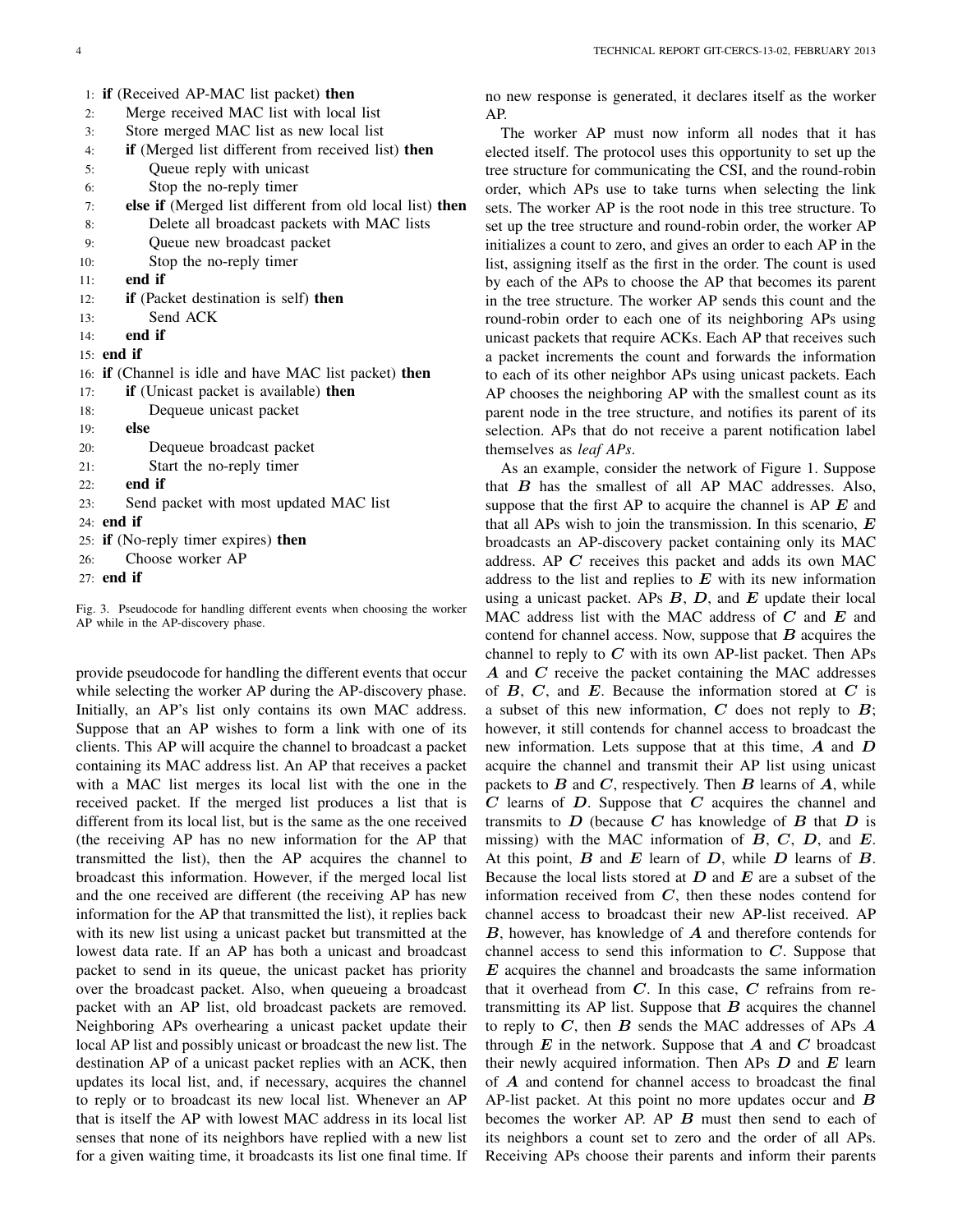

Fig. 4. Tree structure of five AP example showing an example round-robin order as chosen by the worker AP.

that they are children nodes. Figure 4 shows the final tree structure constructed using this procedure and an example order chosen by the worker AP.

Because the worker AP places itself first in the round-robin order, the worker AP becomes the initiator AP during the first round.

## *C. CSI Measurement and MIMO Weight Computation*

The CSI-measurement and MIMO-weight-computation phase is executed in the case that the initiator AP wishes to create a new link set. As we describe in the following, the initiator AP informs other APs of its decision through a special beacon that reduces the interference while measuring CSI.

*1) CSI Measurements:* At the beginning of the CSImeasurement phase, the initiator AP sends a special beacon containing a contention-free period (CFP) initiation that prevents nodes other than the APs participating in the protocol from acquiring the channel. This beacon contains a flag that informs other APs that it is creating a new link set. Upon receiving this beacon, APs contend for channel access to send a beacon with a CFP duration that equals the duration of the received beacon minus any delay incurred for transmitting its own beacon.

This procedure initiates a CFP so that APs can measure the CSI with low or no interference. Because the MIMO channels are different between every pair of nodes, collecting all CSI requires large amounts of information. To reduce the number of channels required for computing the MIMO weights, all APs schedule the transmissions in the same direction as the initiator's link so that all transmissions are either on the downlink (from APs to clients) or on the uplink (from clients to APs). This approach removes the burden of clients having to measure CSI from other clients to cancel interference since all clients are scheduled as either transmitters or receivers.

The initiator AP, after determining that all nodes have entered the CFP by sensing the channel idle for a certain time, requests that its desired client sends a sounding packet. After receiving the sounding packet, the initiator AP sends a token to one of its neighboring APs and waits for the neighboring AP to acknowledge it. The token contains information as to whether the link selection is for the downlink, or the uplink. Whenever an AP receives this token, it first acknowledges the reception of the token by sending an ACK packet. If the AP receives the token for a second time, it returns the token back to the AP that sent it. If the AP has not already held the token, it chooses a client to form a link with (in the correct direction), and requests that it transmit a sounding packet. Then, the AP transfers the token to one of its neighboring APs. Once all neighboring APs have had a chance to hold the token, the current AP returns the token to the AP from which the token was initially received.

Using the network of Figure 1 again, an example of the token-passing mechanism is as follows. If node  $B$  becomes the initiator AP at a particular round, it initiates the CSI phase by broadcasting a CFP beacon. Once all APs get a chance to broadcast the CFP beacon, the initiator AP  $B$  senses the channel idle for a short time and requests that its desired client, say  $b_2$ , transmit a sounding packet. APs  $A$ ,  $B$  and  $C$  collect CSI from  $b_2$  since they are within the communication range. The initiator AP then sends the token to a neighbor AP, say  $A$ , which requests that its desired client, say  $a_1$ , send a sounding packet. AP  $\vec{A}$ , having no other neighbor to forward the token to, returns it to  $B$ . AP  $B$  then forwards the token to  $C$  which chooses a client, say  $c_1$ , and requests a sounding packet from it. Suppose  $C$  sends the token to  $E$ , and it selects  $e_1$  as its desired client. AP  $E$  then requests that its client transmit a sounding packet. Because  $E$  does not have other neighboring APs, it sends the token back to  $C$ . AP  $C$  sends the token to  $D$  which selects a client, say  $d_2$ , and requests that it send a sounding packet. AP  $D$  then sends this token back to  $C$ , which returns the token to the initiator AP. Figure 1 shows, using dashed lines, the link selection for this example.

After the token-passing part of this phase, APs have collected all necessary CSI for the clients selected and APs must forward all CSI to the worker AP. To initiate the forwarding of all CSI, the initiator AP broadcasts a contention-free end (CF-END) packet. Receiving APs contend for the channel and broadcast their own CF-END packets. After transmitting a CF-END packet, a leaf AP (i.e.  $A$ ,  $D$ , and  $E$  in our ongoing example) transmits all the CSI measured to its parent in the tree structure. The transmissions use unicast packets and require acknowledgements from the parent APs. APs that are not leaf APs wait for all information to arrive from their children before aggregating the information and transmitting it to their parent. Once all information is received at the worker AP, it begins computing the MIMO weights.

*2) MIMO Weight Computation and Distribution:* During the MIMO-weight-computation phase, the worker node determines the MIMO weights to use for the current link selection. In our simulations, we use the Maximum Weighted Sum Rate (MWSR) algorithm from [7], although any MIMO weight algorithm with high performance can be used (for example [15, 16]).

To distribute the computed MIMO weights to their respective APs and clients, the worker AP transmits the MIMO weights to its own client, then aggregates the MIMO weights for each branch of the tree structure, and forwards them to each corresponding children. Each packet sent during the MIMO weight distribution contains the link set, and must be acknowledged by the receiver. An AP receiving an aggregated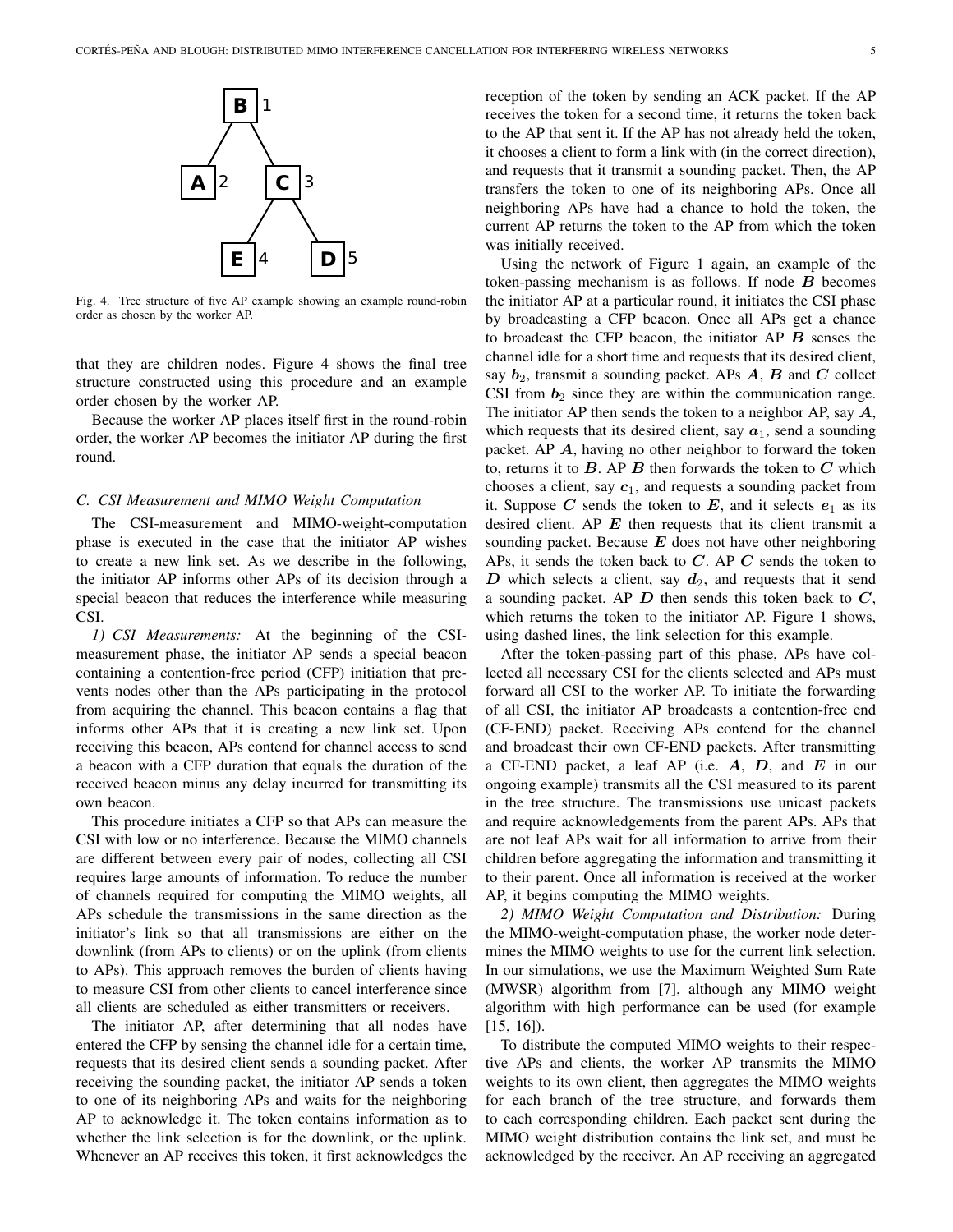MIMO weight packet deaggregates its MIMO link's weights, sends the corresponding MIMO weights to its client, and aggregates and transmits the remaining MIMO weights to each respective next branch in the tree.

In our example, the worker  $AP$   $B$  computes the MIMO weights for each node, then sends the corresponding MIMO weights to its client. After this, the worker AP sends AP A the MIMO weights for  $A$  and its client. Finally, the worker AP sends  $C$  the MIMO weights of  $C$ ,  $D$ ,  $E$ , and their respective clients. The receiving APs deaggregate the MIMO weights, then share the weights with their own clients before forwarding the remaining weights to their respective next-hop APs.

After sending the MIMO weights to its client, the initiator AP waits for a timer to expire before beginning the next phase. The timer value is based on an estimate of how long it takes for the rest of the MIMO weights to propagate through the network. In the small-scale scenarios targeted in this report, such a value can be easily determined.

## *D. Link-Set Advertisement and Synchronization*

To synchronize the nodes for the data-transmission and acknowledgment phase, the initiator AP broadcasts a CFP beacon. In the case that MIMO weights were not computed during the current round (because the initiator AP chose an existing link set), then the initiator AP sets a flag to inform other APs that a link set is being reused and includes the desired link set within the beacon. However, if MIMO weights were computed during the current round (because the initiator AP chose a new link set), then the link set is redundant and it is not included with the beacon. By default, this beacon contains the duration of the CFP. However, to facilitate the synchronization, the beacon also includes a *beacon-propagation duration*, which is an estimate of how long the beacon takes to propagate through the network by the participating APs in the link set. A node receiving the beacon sets a timer for the beacon-propagation duration that it received and then rebroadcasts the beacon. However, before rebroadcasting the beacon, the node subtracts the delay it has incurred between receiving the beacon and retransmitting it from the beacon-propagation duration and from the CFP duration fields within the beacon.

The CFP initiated by the initiator AP protects the data and the acknowledgement transmissions during the next phases. Therefore, this CFP must have a duration that is large enough to account for the beacon propagation duration plus the transmission duration plus the acknowledgement duration.

Once the timer for the beacon-propagation duration expires, nodes listen to the channel, waiting for the channel to become busy before transitioning to the data-transmission phase.

#### *E. Data Transmission*

During the data transmission phase, nodes use the MIMO weights computed for the current link set to transmit and receive their data. To begin this phase, the initiator AP or its desired client, begins transmitting a data packet. Transmitter nodes begin their data transmissions immediately after they sense the channel busy.

The data-transmission phase has a fixed duration  $T_{data}$ . During this duration, transmitting nodes aggregate as many data packets as possible so as to occupy the entire transmit duration.

#### *F. Acknowledgement Transmission*

Once the  $T_{data}$  duration ends, the receivers sense the channel waiting for the channel to be idle for some time before acknowledging their packets by transmitting a BlockAck. To avoid additional overhead, all acknowledgements are sent simultaneously. To prevent having to compute MIMO weights for the reverse channel, nodes reuse the MIMO weights from the data-transmission phase to send/receive a single stream. Specifically, nodes that transmitted data use the first column of their beamforming weights as their combining weights for receiving the BlockAck, and nodes that received data use the first column of their combining weights, normalized to maximize the transmit power, as their beamforming weights for transmitting the BloackAck. This technique of reversing the roles but reusing the MIMO weights is commonly used to compute the transmitter weights [17–21]. Although this technique is suboptimal, we expect it to be sufficient since ACK packets are sent using modulation techniques that have lower SINR requirements than data packets.

After receiving or transmitting a BlockAck and sensing that the channel has been idle for a short duration, each AP transitions to the next round.

# *G. Fairness*

Our proposed protocol does not enforce any particular fairness criteria. Instead, each AP chooses its fairness criteria within its BSS and tries to achieve that criteria by requesting the appropriate link sets during its turns.

# *H. Possible Short Comings*

Possible problems include the case where two APs can communicate only through one or several clients. In this case, APs are not be able to communicate to share information or to synchronize, and the only solution is for clients to be modified further to have a more active role in the protocol. We will study this scenario in our future work.

## IV. THE PROPOSED DISTRIBUTED PROTOCOL

The distributed version of our protocol is very similar to the semi-distributed version except that there is no notion of a worker AP or a tree structure since the CSI-measurement and MIMO-weight-computation phase is completely distributed. To achieve this, each node must measure the CSI from all interfering nodes, compute its MIMO weights, and share them with neighboring nodes. This requires that clients be able to perform the following tasks:

- listen to sounding packets sent by interfering APs,
- compute their own MIMO weights, and
- participate during the MIMO-weight-computation phase by collecting MIMO weights for neighboring interfering APs, and transmitting their new MIMO weights.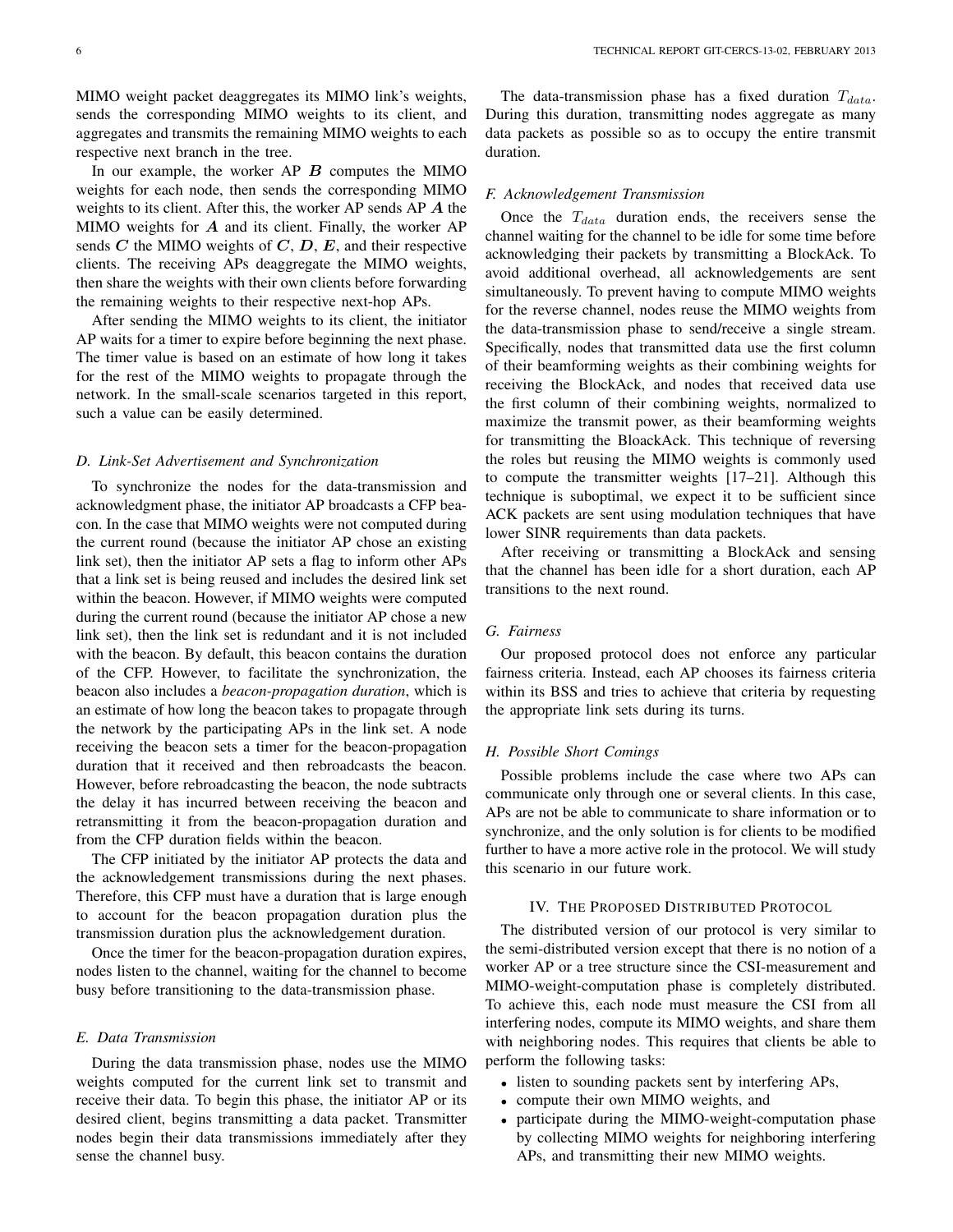The other phases, such as the link-selection-advertisement and synchronization phase, data-transmission phase, and acknowledgement phase are identical to the semi-distributed protocol.

# V. INITIAL SIMULATION RESULTS ON THE STEADY-STATE OPERATION

In this section, we present initial simulation results for the steady-state operation of our protocols. We expect that the distributed and the semi-distributed versions of our protocol achieve similar performances because, during the steady state, all phases of the algorithm between the two versions are identical. In the following subsection, we use a partial implementation of the distributed version in the ns-3 simulator [8] to evaluate the steady-state operation of our algorithms.

## *A. ns-3 Simulation Results*

To implement our protocol into ns-3, we have modified the Yans Physical Layer to support the matrix based MIMO physical-layer model. We have also modified the 802.11 protocol in ns-3 to support 802.11n-like capabilities, such as support for the 802.11n Greenfield preamble, support for sounding packets, and support for multiple parallel streams with independent data rates. In the simulation, packets are decoded on a stream-by-stream basis and a packet is received successfully only if all streams are decoded successfully. In our simulations, data rates are assigned by the APs according to the expected SINR of each stream using a modified version of the IdealWifiManager class. For a given SINR, the Ideal-WifiManager class chooses the highest data rate for which the bit-error rate (BER) is less than  $1 \times 10^{-5}$ . Table I shows the data rates and their corresponding SINRs as reported by ns-3.

TABLE I DATA RATES AND THEIR SINR THRESHOLD FOR A BER OF  $1 \times 10^{-5}$ 

| Data Rate | SINR    |
|-----------|---------|
| 6Mbps     | 2.46851 |
| 9Mbps     | 4.80368 |
| 12Mbps    | 4.93702 |
| 18Mbps    | 9.60737 |
| 24Mbps    | 22.2137 |
| 36Mbps    | 45.4008 |
| 48Mbps    | 135.384 |
| 54Mbps    | 181.051 |

We have also implemented a mechanism for sending aggregate packets and acknowledging each packet individually using a BlockAck similar to the Aggregate MAC Protocol Data Unit (A-MPDU) mechanism of 802.11n [6]. In our implementation, an aggregate packet is composed of multiple individual packets that are transmitted sequentially without gaps. Each packet within an aggregate packet contains an index, which is used by the receiver to construct a BlockAck. Because each packet is independent, each packet contains repeated header fields, and so we expect extra overhead using our aggregate packet technique. Nevertheless, our simulations show increased performance when using our protocol.

We assume that all radios operate using a 20 MHz bandwidth at 5 GHz carrier frequency. Also, we assume flat fading across the whole bandwidth so that a single MIMO channel describes all OFDM subcarriers for that channel.

As mentioned earlier, we simulate the distributed version of our protocol and so all nodes compute MIMO weights and take turns transmitting them. In our simulations, each weight packet is spaced using a short-interframe space (SIFS). Also, a complex element in a MIMO weight matrix contains two 64 bit double-precision binary floating-point numbers: one for the real part, and one for the imaginary part. A receiver with four streams and four antenna elements needs to send a weight packet, containing the combining weights and other covariance matrices, that has a payload of 514 bytes. A transmitter with four streams and four antenna elements needs to send a weight packet, containing only the beamforming weights, that has a payload of 258 bytes.

When iteratively computing the MIMO weights, we say that a node reaches a convergence threshold of  $\epsilon$  if the maximum absolute difference between the old MIMO weights and the new MIMO weights is below this threshold  $\epsilon$ . In our simulations, when the MIMO weights reach a convergence threshold of  $\epsilon_1 = 0.01$ , we remove any stream that does not meet the minimum SINR listed in Table I and reallocate the power at each subsequent MIMO weight computation. We compute new MIMO weights and remove streams with low SINR until the weights converge within  $\epsilon_2 = 0.0001$  at which point the node stops updating its weights.

During the data transmission phase, an AP sends as many packets as can fit within the  $T_{data} = 10$  ms allocated time. We assume that APs send only User Datagram Protocol (UDP) data packets to their clients with a payload of 1048 bytes and that APs always have data to send to their clients.<sup>1</sup> After the  $T_{data} = 10$  ms data-transmission duration, nodes compute the MIMO weights for the reverse channel, and clients wait for an SIFS before transmitting their BlockAck packets.

Using our implementation in ns-3, we simulate two different scenarios of the two OBSS problem. We consider the case where each AP has a single client, and the case where each AP has two clients. Our implementation in ns-3 lacks the roundrobin order that is created during the AP-discovery phase. However, since we simulate only two OBSSes, the first AP that acquires the channel automatically becomes the initiator AP, and APs change roles after every ACK-transmission phase. Consequently, after receiving the BlockAck, the AP that was an initiator AP becomes a non-initiator AP and the AP that was a non-initiator AP becomes the initiator AP.

In the following subsections, we present our results for both the one-client-per-AP case and the two-clients-per-AP case. In both cases, every node in the network has four antenna elements.

*1) Case One Client per AP:* In the first scenario, illustrated in Figure 5, each AP has a single associated client. In this scenario, each AP chooses its client (forming a link set). Then the nodes compute the MIMO weights in a distributed fashion and store the final weights for use in all subsequent data

<sup>1</sup>Only downlinks are considered in these initial simulations.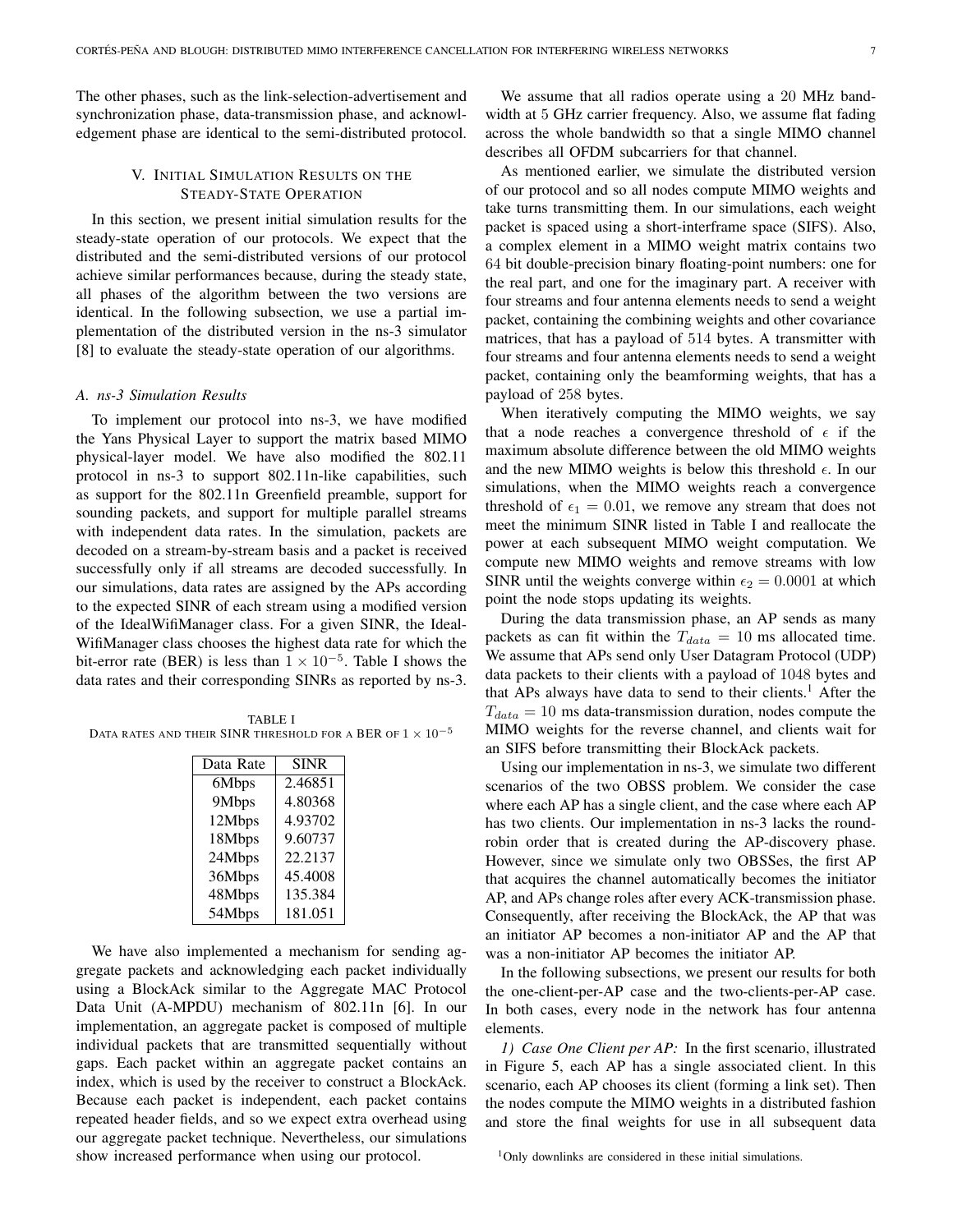

Fig. 5. Topology of two OBSSes where each BSS has one client.

transmissions.

We compare against a CSMA/CA strategy using a modified version of the 802.11 protocol on ns-3 that support the spatial multiplexing capability of MIMO links using the optimal singular-value-decomposition (SVD) weights with power allocated using the waterfilling algorithm [22]. Any stream that does not meet the minimum SINR is removed by setting its gain to zero within the waterfilling algorithm so that the algorithm allocates zero power on those streams. Additionally, we enable the Aggregate MAC Service Data Unit (A-MSDU) support within ns-3, which enables aggregate packets of up to 7935 bytes [6]. This CSMA/CA strategy represents the typical scenario in which two OBSSes must take turns to share the medium, each transmitting data at a maximum rate.

In Figure 6, we show the sum goodput as a function of  $x$  for  $y = 50$  meters for the case of a single client per AP. The results shown are averaged over 10 random Rayleigh channels. We set the simulation time to five seconds. The results show that at low interference  $(x = 100$  meters) and at high interference  $(x = 20$  meters), our proposed protocol achieves a sum goodput that is 36% and 54% better, respectively, than the sum goodput achieved by the typical CSMA/CA mechanism with spatial multiplexing only.

*2) Case Two Clients per AP:* In the second scenario, illustrated in Figure 7, each AP has two associated clients. For



Fig. 6. Sum goodput as a function of x for  $y = 50$  meters for the topology shown in Figure 5, where each of the two APs have a single client.



Fig. 7. Topology of two OBSS where each BSS has two clients.

this scenario, each AP selects a client, forming the first link set, and nodes compute the MIMO weights for this link set. Then, whenever one AP chooses its other client (for which MIMO weights have not yet been computed), the other AP also chooses its other client (for which MIMO weights have also not yet been computed). After the MIMO weights for this second link set are computed, the initiator AP always reuses either link set, depending on which client it selects. For this scenario, the protocol runs the MIMO-weight-computation phases two times, one for each link set.

Again, we compare against the CSMA/CA strategy with spatial multiplexing only. In Figure 8, we present results for the sum goodput as a function of x for  $y = 50$  meters for the case of two clients per AP. The results show that the sum goodput of our protocol can be 40% and 49% better that of the CSMA/CA case for the cases where the two OBSSes have high interference ( $x = 20$  meters) and low interference ( $x = 100$ meters), respectively.



Fig. 8. Sum goodput as a function of x for  $y = 50$  meters for the topology shown in Figure 7, where each of the two APs have two clients.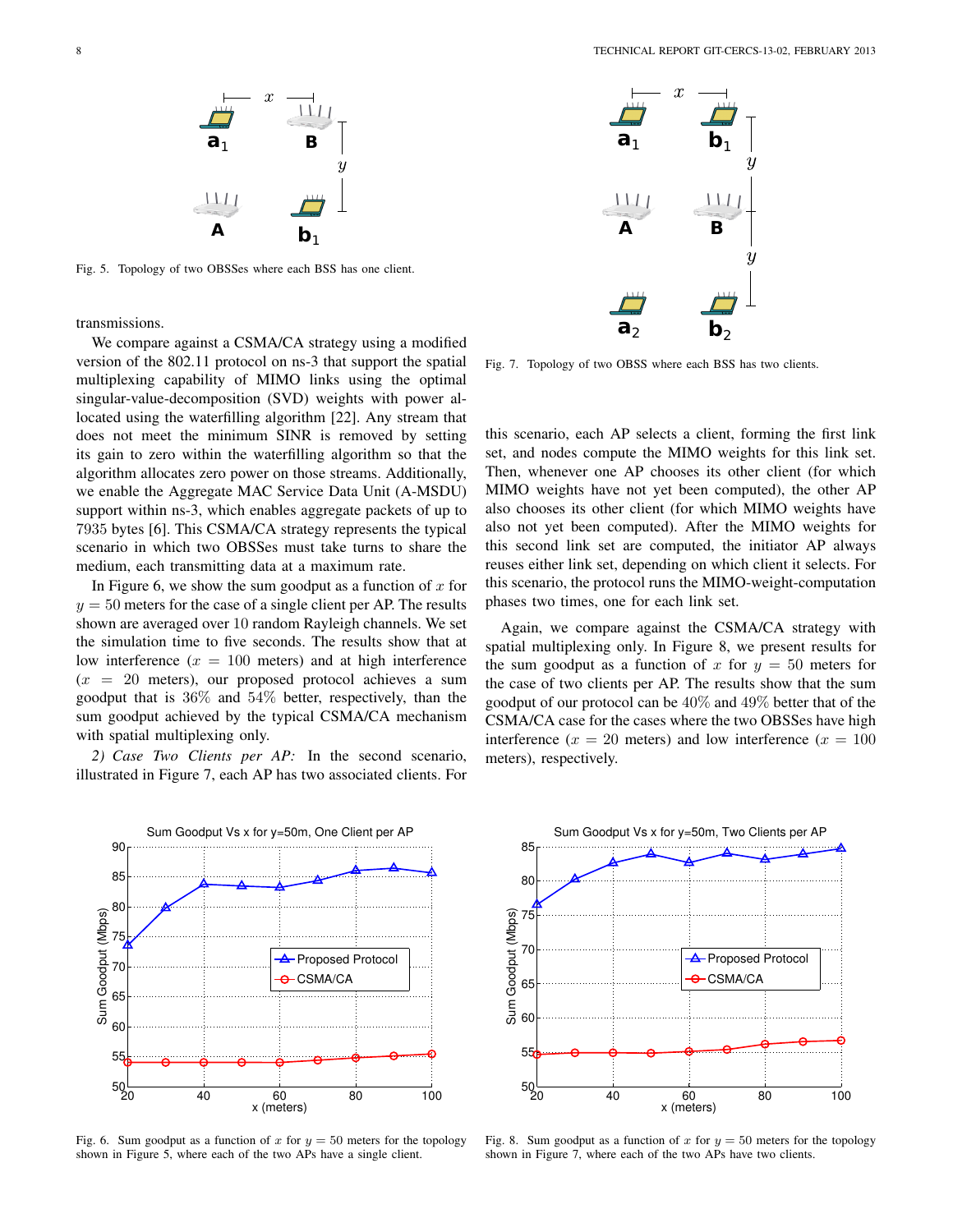

Fig. 9. Data rate for two OBSS with a single client in each BSS.

## *B. MATLAB Simulation Results*

To exclude any protocol overhead, we also compare the achievable physical-layer data rates. We use MATLAB to simulate a similar single client per AP scenario shown in Figure 5. We fix  $y = 50$  meters and vary x. We assume a path-loss exponent of 3. In Figure 9, we show the physicallayer data rate as a function of the distance between an AP and its unintended receiver. The results are averaged over 1000 random Rayleigh channels. In Figure 9, we show results for the case where both links are active in parallel (using spatial multiplexing and interference cancellation, labeled as interference cancellation), the case where links take turns (using spatial multiplexing only, labeled as CSMA/CA), and the case where the links transmit simultaneously, but do not perform interference cancellation (labeled as ignoring interference). Figure 9 shows that, as compared against the CSMA/CA strategy in terms of physical-layer data rate, the average performance improvement with interference cancellation at high interference  $(x = 20 \text{ meters})$  was 48%, at medium interference  $(x = 60 \text{ m}$ meters) was 57%, and low interference  $(x = 120$  meters) was 65%. The maximum improvement ranged between 100% to  $116\%$  across all the values of x tested. Also, the results in Figure 9 confirm that the improvement observed is due to the interference cancellation capability of MIMO links since the performance drops significantly if interference is ignored and both links are active simultaneously.

The results obtained with this experiment show slightly higher improvements when performing interference cancellation than those improvements obtained using our protocol within ns-3 in Section V-A1 and Section V-A2. There are several causes for this decrease in performance improvement in our ns-3 simulations. One is the overhead of computing MIMO weights, which increases as the number of link sets increases. Another cause is the overhead of advertising the link set and synchronizing the data transmissions. Additionally, the aggregation mechanism used by our protocol is inefficient since various header fields are unnecessarily repeated for every packet.

Before we present our conclusions, we should note that we expect larger performance gains as the number of APs is increased beyond the two APs assumed since the total number of possible active streams increases [5, 23].

# VI. CONCLUSIONS AND FUTURE WORK

We have proposed semi-distributed and distributed protocols that take advantage of the interference cancellation and spatial multiplexing capabilities of MIMO links to improve the performance of OBSSes. Our design philosophy was to modify the clients as little as possible while exploiting the MIMO capabilities. In both strategies, the APs select an initiator AP whose job is to synchronize the transmissions. In the semi-distributed strategy, a worker AP collects all CSI, and computes and distributes the MIMO weights. To avoid having to compute beamforming and combining weights when sending acknowledgements, we reuse the weights used for the forward channel, but use only a single stream. We showed simulation results for a partial implementation of our distributed protocol using ns-3 for the case of two OBSSes. These simulations show that on average for two OBSSes, the goodput improvements are 54% and 49%, as compared to the goodput achieved by the typical CSMA/CA with spatial multiplexing only, for the scenarios where the APs have one and two clients each, respectively. MATLAB simulations show that the average performance improvement, in terms of physical-layer data rate with no overheads, of using spatial multiplexing and interference cancellation ranges from 48% up to 65% as compared to the case of spatial multiplexing only. Hence, our achieved results are within the general range of predicted benefits.

As part of our future work, we will simulate more than two APs. We will fully implement both the distributed and the semi-distributed protocols. Additionally, we will improve our protocols so that they can handle the cases where APs can communicate with other APs only through clients. Also, we will determine appropriate values for several parameters of our protocols, such as  $T_{data}$ , under different network conditions.

#### **REFERENCES**

- [1] L. Zheng and D. Hoang, "Applying graph coloring in resource coordination for a high-density wireless environment," in *IEEE CIT*. IEEE, 2008, pp. 664–669.
- [2] Y. Fang, D. Gu, A. McDonald, and J. Zhang, "A two-level carrier sensing mechanism for overlapping BSS problem in WLAN," in *IEEE LANMAN*, Sep. 2005, pp. 1–6.
- [3] B. Han, L. Ji, S. Lee, R. Miller, and B. Bhattacharjee, "Channel access throttling for overlapping BSS management," in *Proc. IEEE ICC*, Jun. 2009, pp. 1–6.
- [4] S. Lo, G. Lee, and W. Chen, "An efficient multipolling mechanism for IEEE 802.11 wireless LANs," *IEEE Trans. Comput.*, vol. 52, no. 6, pp. 764–778, Jun. 2003.
- [5] R. Srinivasan, D. Blough, and P. Santi, "Optimal one-shot stream scheduling for MIMO links in a single collision domain," in *Proc. IEEE Secon*, Jun. 2009, pp. 1–9.
- [6] "IEEE std. 802.11n-2009: Enhancements for higher throughput," Oct. 2009, http://www.ieee802.org/.